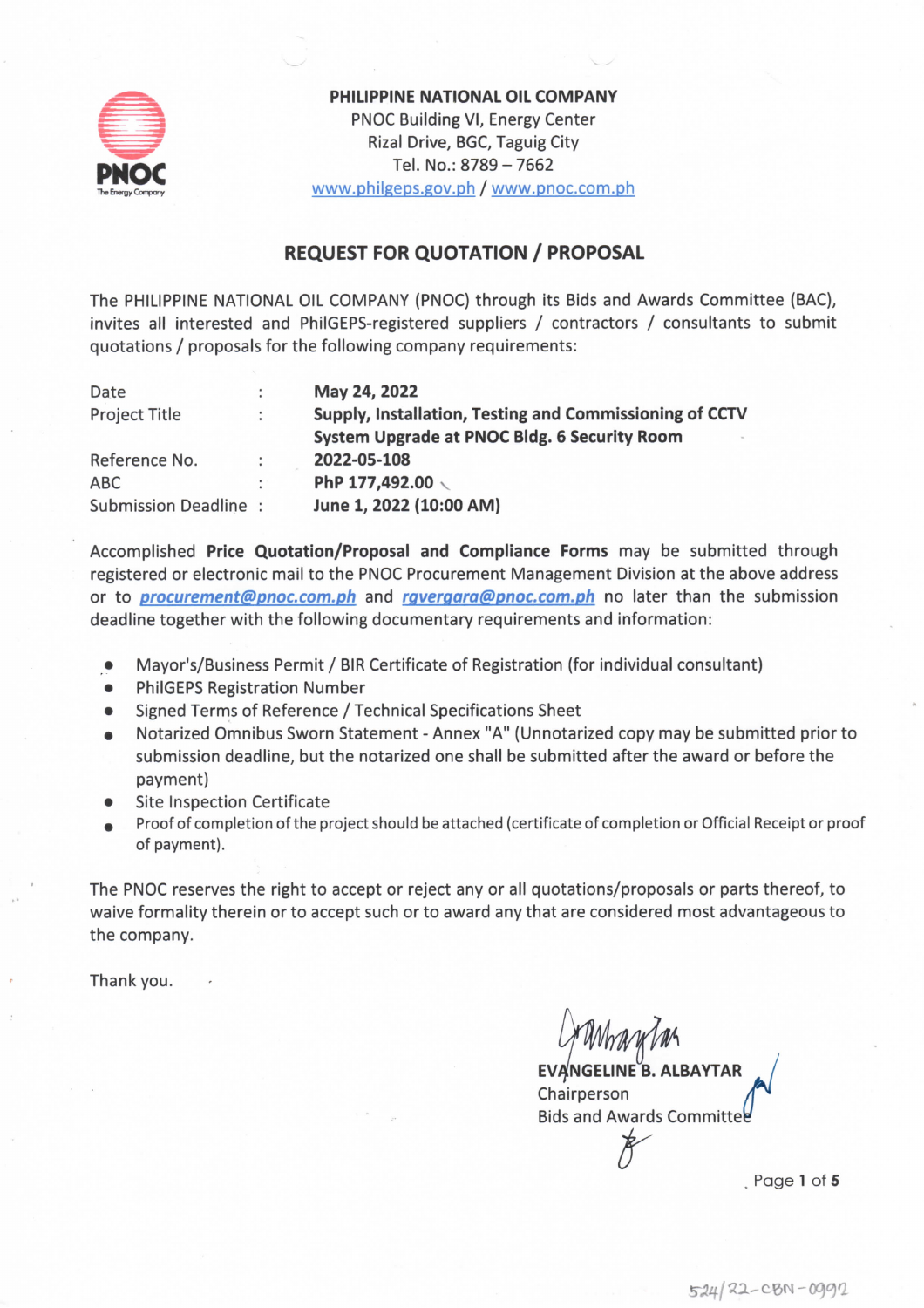## **PRICE QUOTATION / PROPOSAL AND COMPLIANCE FORM**

# **Supply, Installation, Testing and Commissioning of CCTV System Upgrade at PNOC Bldg. 6 Security Room**

## *TECHNICAL SPECIFICATIONS*

### **SCOPE OF WORKS:**

The scope of the project is to provide technical service for the supply and installation of POE switch of perimeter backdoor cameras, installation of floor mounted data cabinet and upgrade of NVR for the entire perimeter surveillance cameras at the central monitoring office of PNOC Building 6. Work includes provision of supervising technical personnel, skilled CCTV technicians, appropriate tools, instruments, necessary materials and consumables for the execution and completion of the project.

### **LABOR REQUIREMENT/S:**

- 1. Provide skilled technicians, supervising personnel, necessary materials and consumables, safety gadgets, standard equipment, appropriate tools and testing instruments.
- 2. Contractor must have at-least three (3) years of experience in handling and contracting CCTV system.
- 3. The contractor should provide a completed CCTV project contract equivalent to at least 50% of the total projects for the last 3 years. Proof of completion of the project should be attached (certificate of completion or Official Receipt or proof of payment).

### **MATERIAL REQUIREMENT:**

1. The contractor shall provide, among others, the following primary equipment description as follows:

## **One (1) unit of Network Video Recorder (NVR):**

- ≥ 12MP high definition live view storage and playback
- ≥ 32 channel IP cameras can be connected
- ≥ 320Mbps (or 200Mbps when raid is enabled) high incoming bandwidth, ensure IP cameras can be connected.
- 2 HDMI (different source) and 2 VGA (different source) interfaces
- 8 HDD can be used for continuous video recording
- Supports some specialist cameras, including people counting camera/ANPR (automatic number plate recognition) camera/fisheye camera
- Advanced streaming technology enables smooth live view in poor network conditions

### **One (1) unit of 8 Port Gigabit Unmanaged POE Switch**

- 8 × Gigabit PoE ports, 1 × Gigabit RJ45 port, 1 × Gigabit SFP fiber optical port
- IEEE 802.3at/af standard
- IEEE 802.3, IEEE 802.3u, IEEE 802.3x, IEEE 802.3ab, and IEEE 802.3z standard
- 6 KV surge protection for PoE ports
- Wire-speed forwarding and non-blocking design
- Store-and-forward switching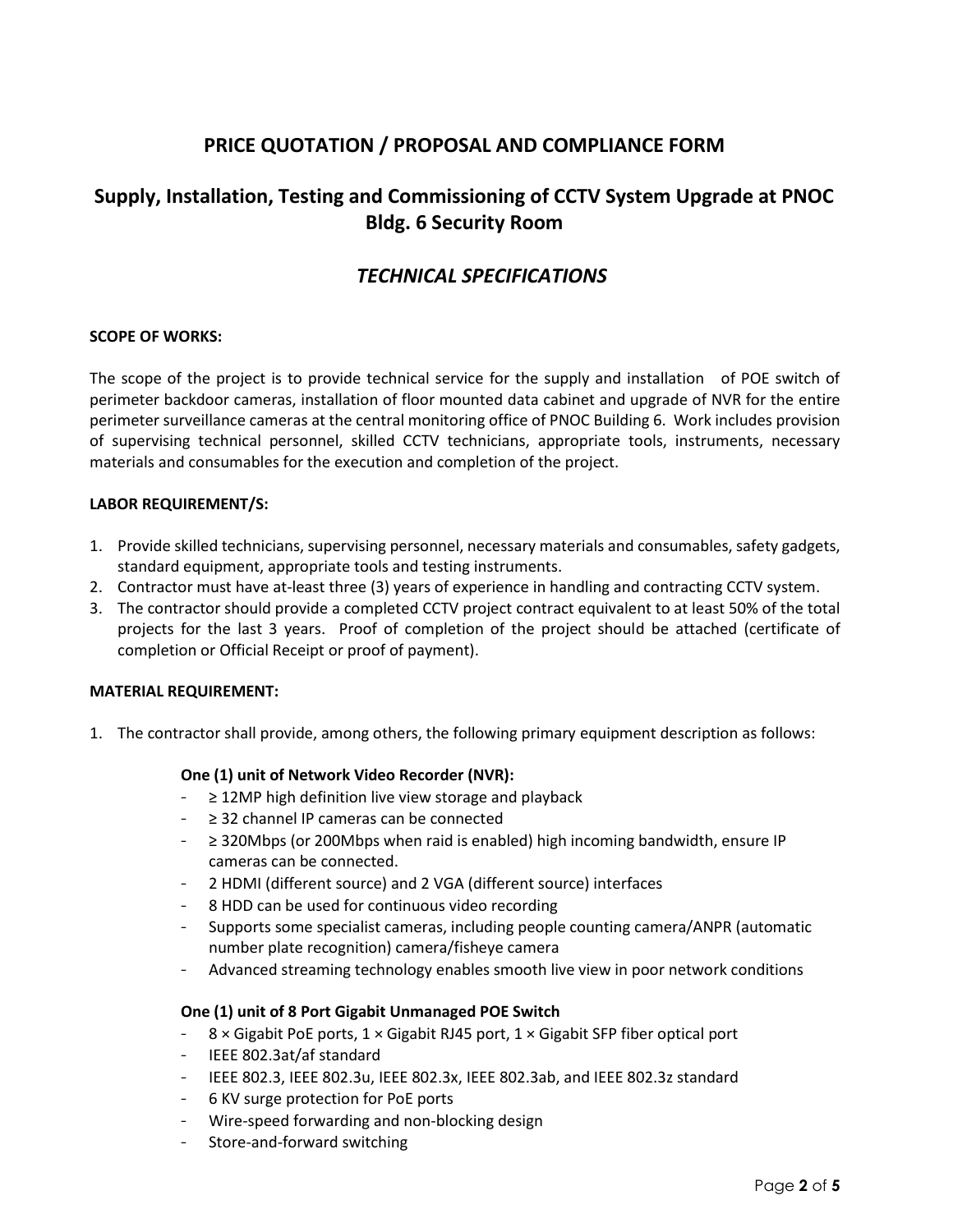- Solid high-strength metal shell
- Reliable fan-free design

## **One (1) unit:**

10TB CCTV Hard disk

## **One (1) unit:**

3ft Floor Mounted Data Cabinet

### **SCOPE OF WORKS:**

- 1. Conduct inspection and site evaluation to determine all possible queries prior to start of work.
- 2. Conduct coordination meeting with PNOC representatives.
- 3. Carefully disconnect CCTV system equipment:
	- Do equipment or cable tagging if necessary to avoid interchanging of system equipment and interconnection of cables.
	- Conduct cleaning of system equipment prior to reinstallation.
- 4. Positioning of floor mounted data cabinet on the approved area location.
- 5. Assembly of system equipment to the newly provided data cabinet.
- 6. Install the Network Video Recorder (NVR) replacement unit including the 10TB hard disk and existing 4TB hard disk.
- 7. Installation of 8 port POE switch for the back gate, warehouse and garbage shoot CCTV cameras including needed electrical cabling with heavy duty wiring accessories, UTP Cat-6 outdoor type communication cable and all needed materials and accessories to complete the system.
- 8. Reconnection of all cameras to newly replaced video recorder.
- 9. Re-checking of newly installed NVR and PoE switch.
- 10. Conduct needed/required network configuration of the CCTV systems.
- 11. Adjustment of CCTV cameras for better output video coverage.
- 12. Testing and commissioning.
- 13. Conduct training on the operation of newly upgraded video recorder on the operators of the surveillance system.

### **GENERAL PROVISIONS:**

- 1. A joint inspection must be conducted by the Contractor and PNOC-Admin GSD representatives on the specific works to be done for the project.
- 2. The contractor is required to inspect and examine the site and the surroundings of the proposed project to arrive to an estimate of the labor, materials, equipment, facilities and services necessary to carry out the work.
- 3. The contractor must conduct planning and safety orientation meeting to all personnel involved in the work prior to commencement.
- 4. The contractor is required to coordinate all activities and work relative to the project with the PNOC Admin-GSD representative for proper monitoring and coordination
- 5. The Contractor shall commence work on the agreed Start Date and shall carry out the work in accordance with the program of work submitted by the CONTRACTOR, as updated, with the approval of the PNOC Admin-GSD representative and complete the project by the completion date as indicated based in the NTP.
- 6. The Contractor shall be liable for all fire and accident claims and other related claims arising from injuries and damages, which may occur in relation to the execution of the project.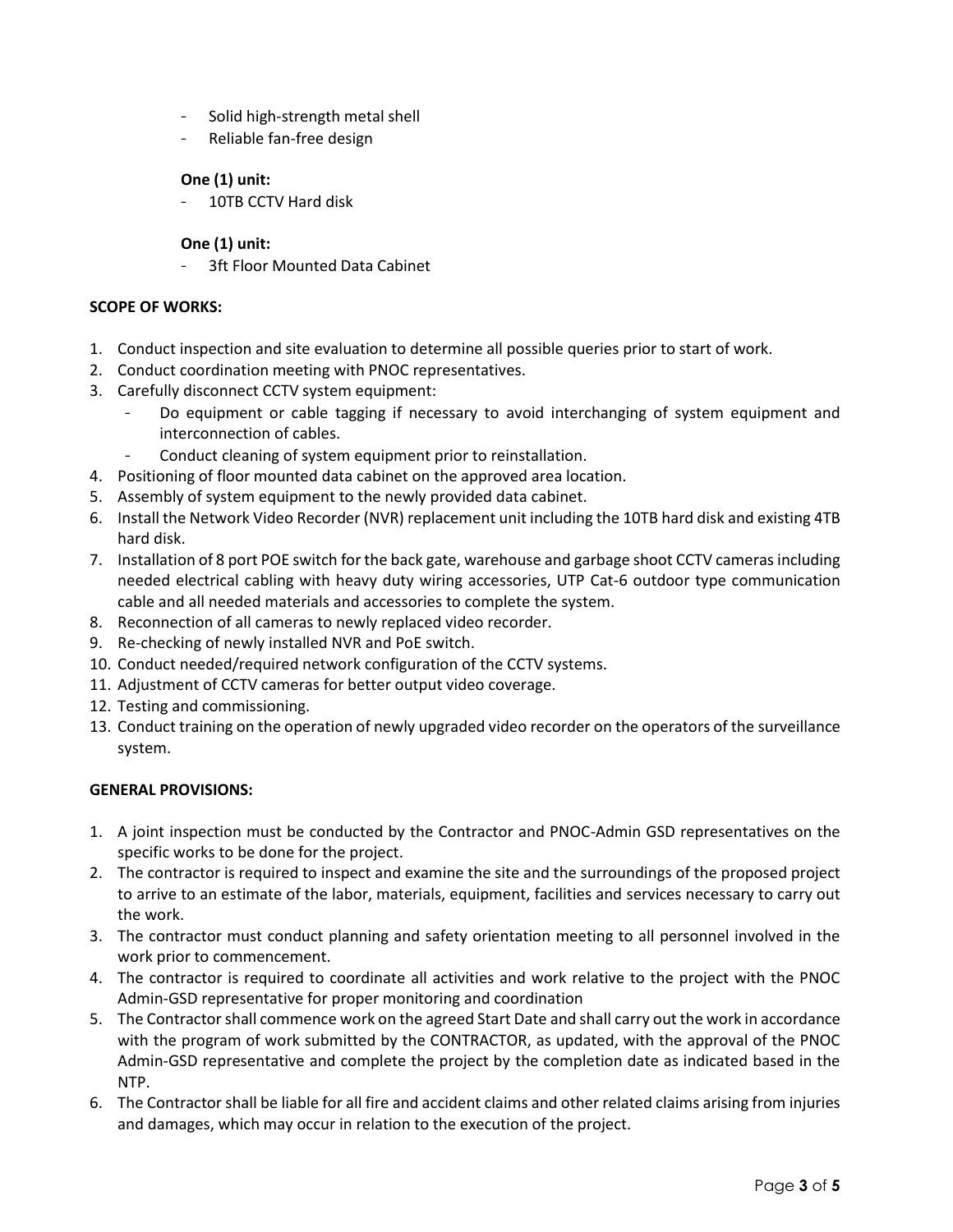- 7. The Contractor shall hold PNOC and its personnel free from any and all liabilities for damages arising from injuries or liabilities to persons or damages to property occasioned by any act of omissions of the contractor including any and all expenses which may be incurred by PNOC-Admin GSD and its personnel in the defense of any claim, action or suit.
- 8. The cost of any and all rework and/or restoration of damaged properties due to Contractor's poor workmanship or negligence shall be borne by the contractor.
- 9. The Contractor must submit a list of personnel assigned to the project before commencing the above scope of works.
- 10. The Contractor must comply with all standard health and safety requirements to include, among others, the use of personal protective equipment by all workers, installation of safety signage, proper ID and observe company rules and regulations on safety and security.
- 11. The work shall be executed in the best and thorough manner throughout the project timeline to the satisfaction of PNOC-Admin GSD, as represented by its engineers and supervisors who will jointly interpret the meaning of the scope of work and its conditions and shall have the power to reject any work, method of accomplishing every part of work and material used which in their judgement are not in full accordance with the specifications and/or description as provided in the scope of work and are deemed to be disadvantageous to PNOC.

### **COMPLETION OF WORK:**

Work should be completed in twenty-one (21) calendar days upon receipt of Notice to Proceed.

Monday to Sunday - (7:00am to 5:00pm on non-destructive works)

**NOTE:** Delays due to work stoppage ordered by GSD shall not be counted against the set completion date.

#### **WARRANTY PROVISIONS:**

 All materials and workmanship relative to the project shall be guaranteed for a period of One (1) year from the date of acceptance. At any time within the period of guarantee and upon notification, the contractor shall repair and/or rectify all the deficiencies, including replacement of parts or entire unit, at the sole option of PNOC and without cost to PNOC.

| # | <b>Item Description</b>                                                                                                                                                                                                        | Qty.   | <b>Unit Price</b> |
|---|--------------------------------------------------------------------------------------------------------------------------------------------------------------------------------------------------------------------------------|--------|-------------------|
| 1 | Network Video Recorder                                                                                                                                                                                                         | 1 unit |                   |
|   |                                                                                                                                                                                                                                |        |                   |
| 2 | 8-Port Gigabit Unmanaged PoE Switch                                                                                                                                                                                            | 1 unit |                   |
|   | Brand / Model: The contract of the contract of the contract of the contract of the contract of the contract of the contract of the contract of the contract of the contract of the contract of the contract of the contract of |        |                   |
| 3 | 10 TB CCTV Hard Disk                                                                                                                                                                                                           | 1 unit |                   |
|   |                                                                                                                                                                                                                                |        |                   |
| 4 | 3 ft. Floor Mounted Data Cabinet                                                                                                                                                                                               | 1 unit |                   |
|   | Brand / Model: The contract of the contract of the contract of the contract of the contract of the contract of the contract of the contract of the contract of the contract of the contract of the contract of the contract of |        |                   |